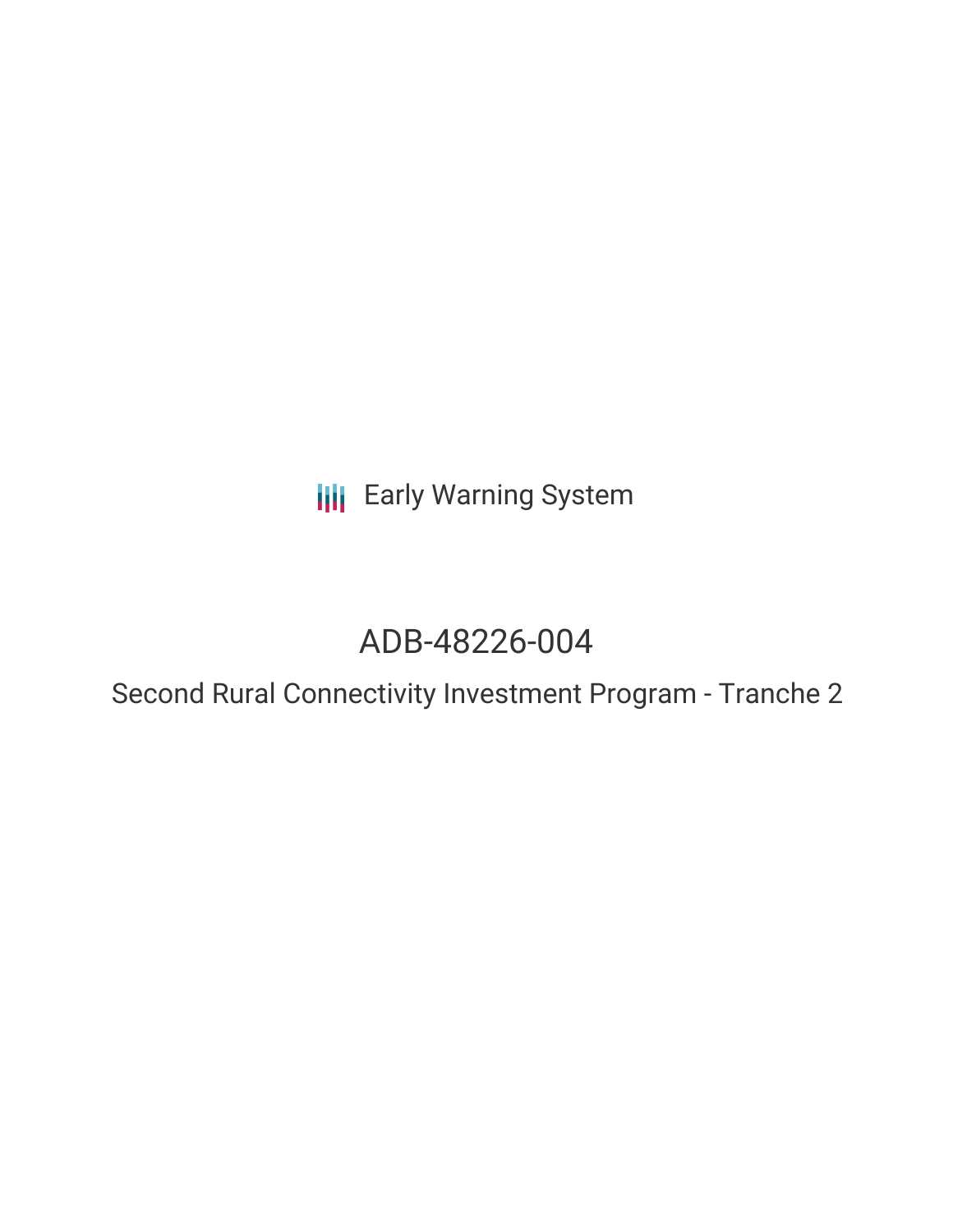

# **Quick Facts**

| <b>Countries</b>               | India                        |
|--------------------------------|------------------------------|
| <b>Specific Location</b>       | Madhya Pradesh               |
| <b>Financial Institutions</b>  | Asian Development Bank (ADB) |
| <b>Status</b>                  | Approved                     |
| <b>Bank Risk Rating</b>        | B                            |
| <b>Voting Date</b>             | 2018-09-12                   |
| <b>Borrower</b>                | Government of India          |
| <b>Sectors</b>                 | Transport                    |
| <b>Investment Type(s)</b>      | Loan                         |
| <b>Investment Amount (USD)</b> | \$110.00 million             |
| <b>Loan Amount (USD)</b>       | \$110.00 million             |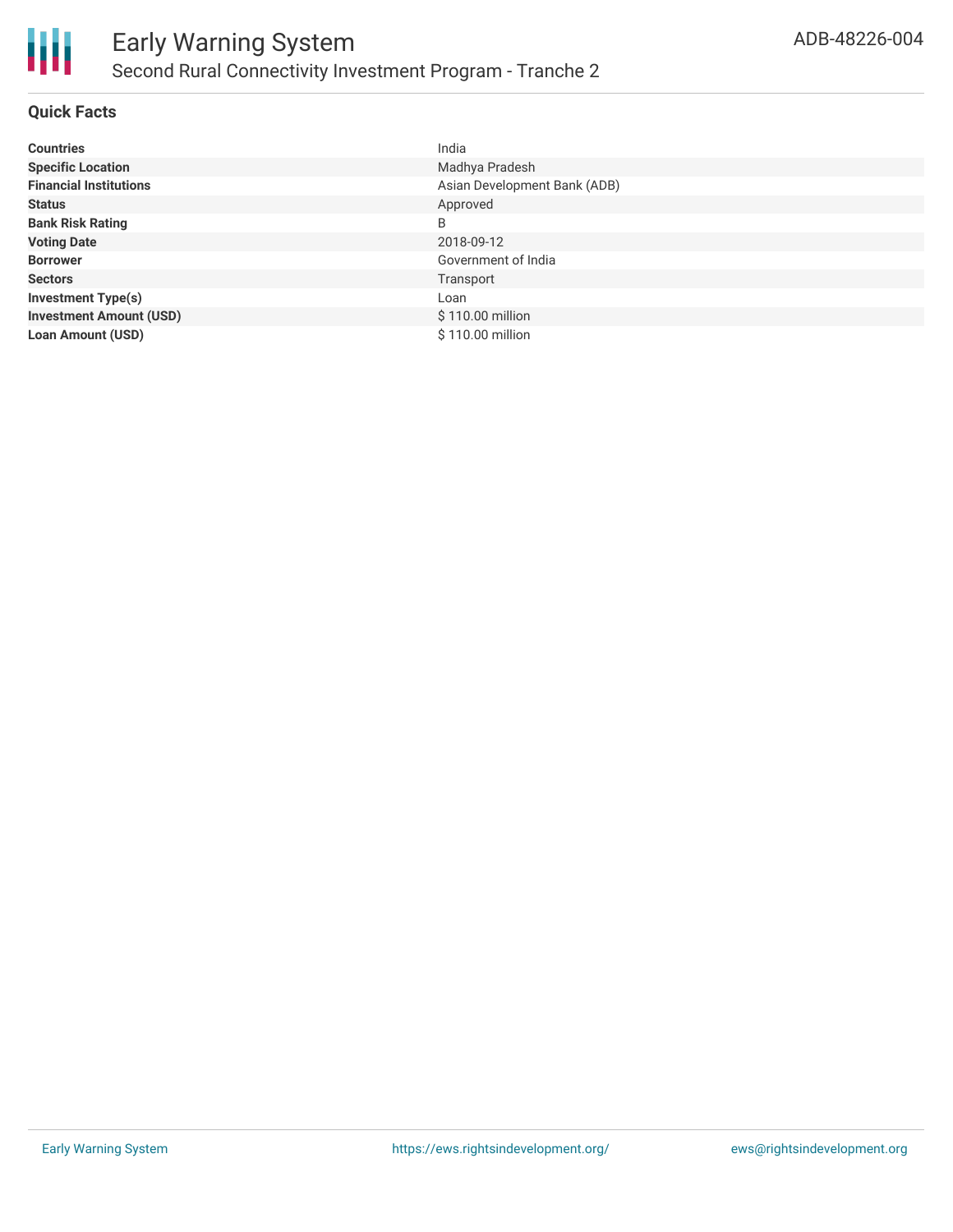

# **Project Description**

According to the bank website, "the Second Rural Connectivity Investment Program will improve about 12,000 kilometers (km) of rural roads in the states of Assam, Chhattisgarh, Madhya Pradesh, Odisha, and West Bengal. To meet the development priorities of the state of Madhya Pradesh, the Madhya Pradesh Rural Road Development Authority (MPRRDA) carried out advanced project preparation for tranche 2 of the MFF and obtained the Ministry of Rural Development approval for ADB financing on 30 January 2018. The government proposed that tranche 2 cover only Madhya Pradesh and finance the upgrading of at least 2,800 km rural roads in the state of Madhya Pradesh. In addition, it will support the training of 500 Pradhan Mantri Gram Sadak Yojana (PMGSY) engineers and will support road safety audits on the project roads."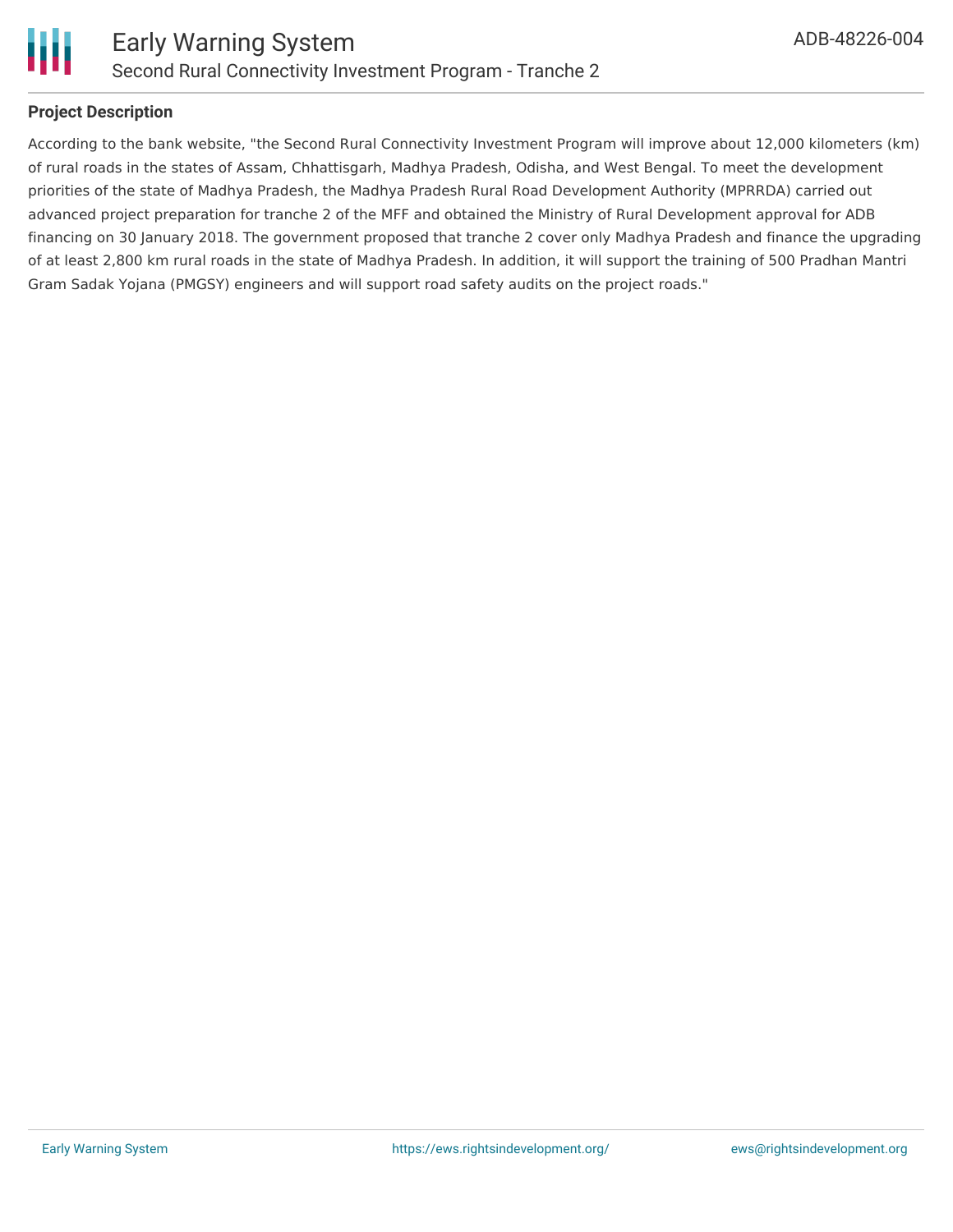

# **Investment Description**

Asian Development Bank (ADB)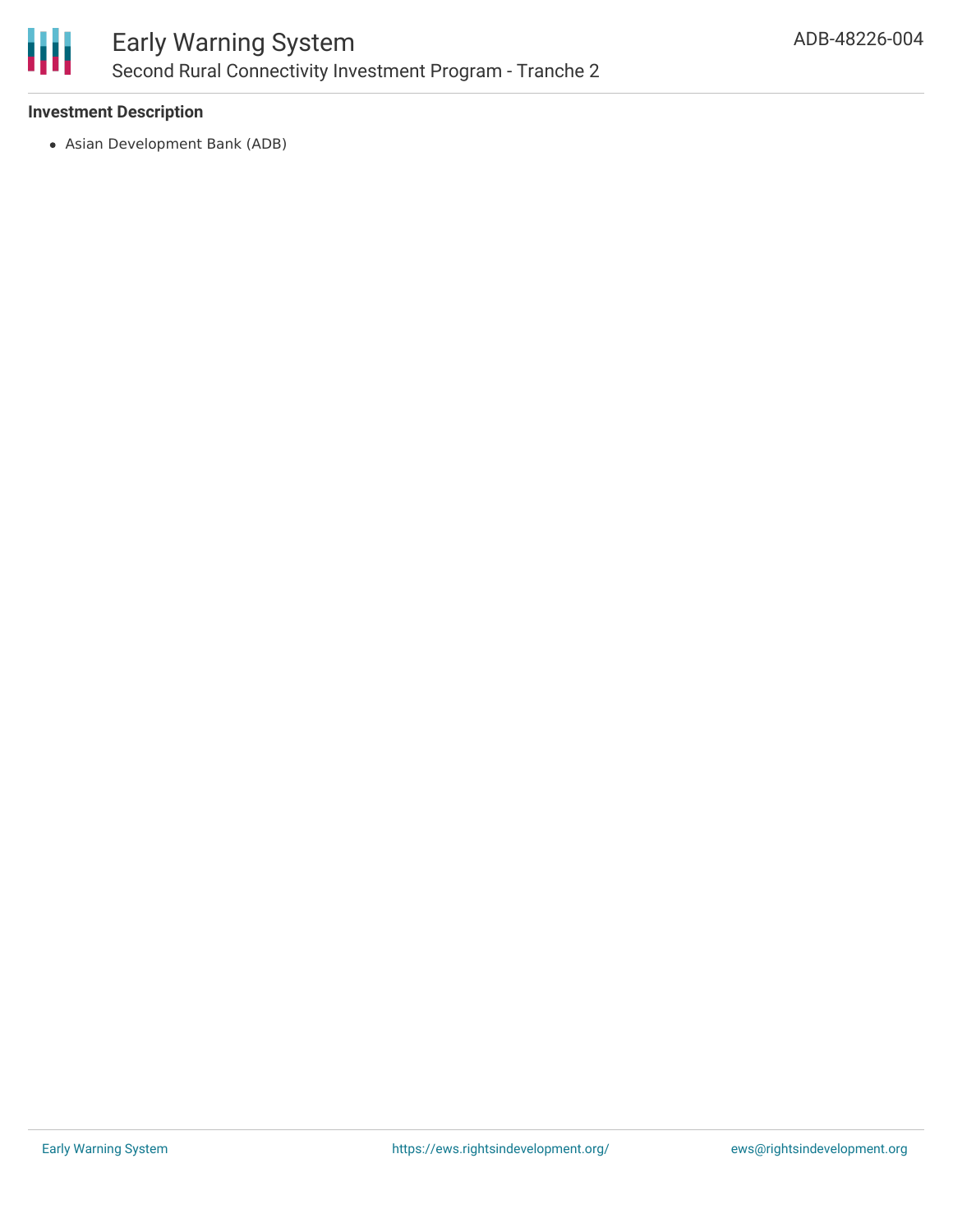

## **Contact Information**

**Responsible ADB Officer** Heriawan, Andri **Responsible ADB Department** South Asia Department **Responsible ADB Division** Transport and Communications Division, SARD

#### **Executing Agencies**

-Government of Madhya Pradesh Madhya Pradesh Road Devt Corporation 16-A, Arera Hills Bhopal - 462 011, India -Ministry of Rural Development Krishi Bhawan New Delhi 110001 India

## **ACCOUNTABILITY MECHANISM OF ADB**

The Accountability Mechanism is an independent complaint mechanism and fact-finding body for people who believe they are likely to be, or have been, adversely affected by an Asian Development Bank-financed project. If you submit a complaint to the Accountability Mechanism, they may investigate to assess whether the Asian Development Bank is following its own policies and procedures for preventing harm to people or the environment. You can learn more about the Accountability Mechanism and how to file a complaint at: http://www.adb.org/site/accountability-mechanism/main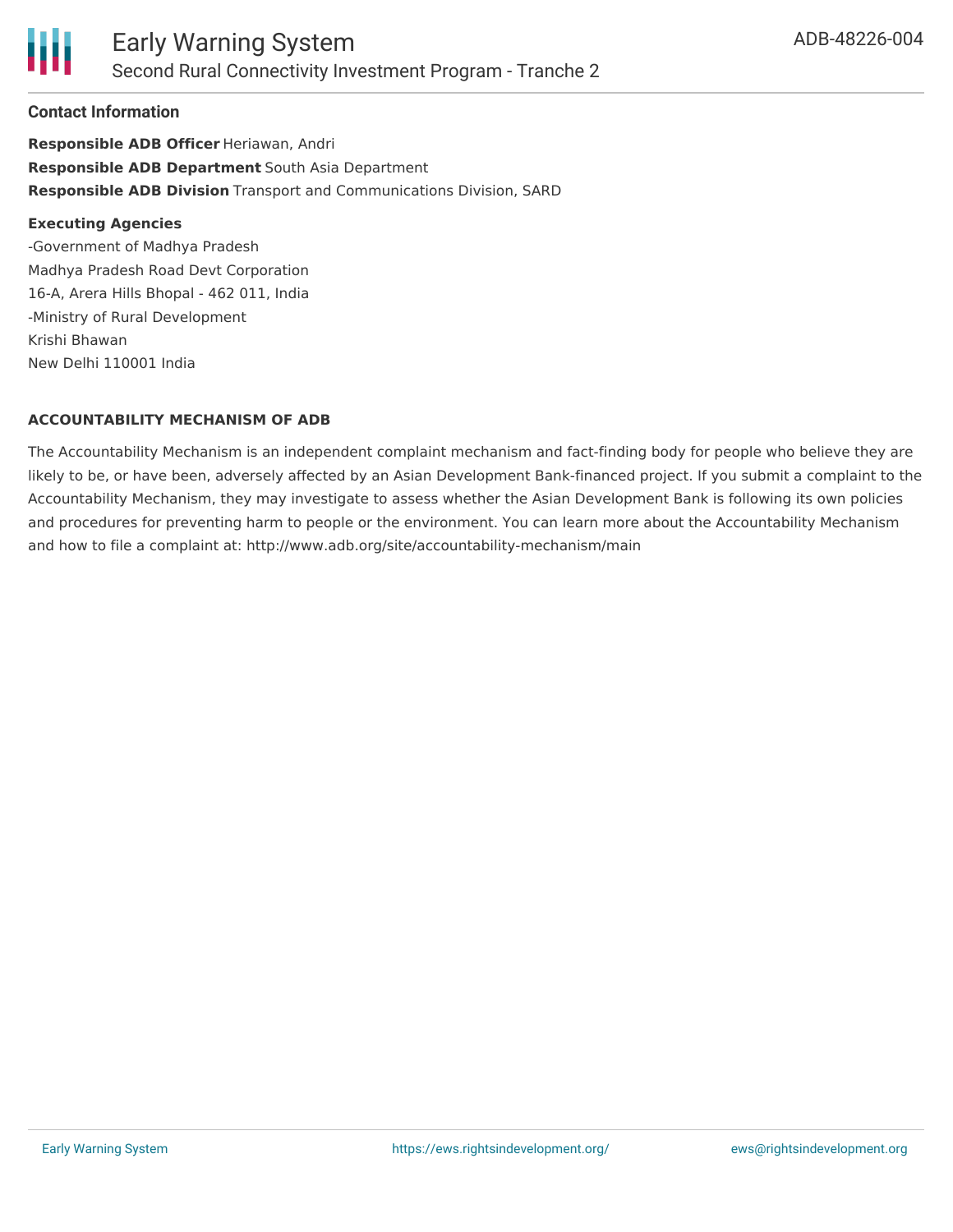#### **Bank Documents**

- Climate Risk Assessment and [Management](https://ewsdata.rightsindevelopment.org/files/documents/04/ADB-48226-004_hc2OLlD.pdf) [\[Original](https://www.adb.org/projects/documents/ind-48226-004-pfrr) Source]
- [Contribution](https://ewsdata.rightsindevelopment.org/files/documents/04/ADB-48226-004_jUJLH8C.pdf) to the ADB Results Framework [\[Original](https://www.adb.org/projects/documents/ind-48226-004-pfrr) Source]
- Design and Monitoring [Framework](https://ewsdata.rightsindevelopment.org/files/documents/04/ADB-48226-004_8lYhG9Z.pdf) [\[Original](https://www.adb.org/projects/documents/ind-48226-004-pfrr) Source]
- Due Diligence Report on [Environmental](https://ewsdata.rightsindevelopment.org/files/documents/04/ADB-48226-004_bUwxbBQ.pdf) Safeguards [\[Original](https://www.adb.org/projects/documents/ind-48226-004-pfrr) Source]
- Due Diligence Report on Social [Safeguards](https://ewsdata.rightsindevelopment.org/files/documents/04/ADB-48226-004_GDyHj9V.pdf) [\[Original](https://www.adb.org/projects/documents/ind-48226-004-pfrr) Source]
- [Economic](https://ewsdata.rightsindevelopment.org/files/documents/04/ADB-48226-004_D8YnBGZ.pdf) and Financial Analyses [\[Original](https://www.adb.org/projects/documents/ind-48226-004-pfrr) Source]
- Facility [Administration](https://ewsdata.rightsindevelopment.org/files/documents/04/ADB-48226-004_G9OUM2x.pdf) Manual [\[Original](https://www.adb.org/projects/documents/ind-48226-004-pfrr) Source]
- [Gender](https://www.adb.org/projects/documents/ind-48226-004-pfrr) Action Plan
- Initial [Environmental](https://ewsdata.rightsindevelopment.org/files/documents/04/ADB-48226-004_1i7BNmP.pdf) Examination [\[Original](https://www.adb.org/projects/documents/ind-48226-004-pfrr) Source]
- Loan Agreement (Ordinary Operations) for Loan 3703-IND: Second Rural [Connectivity](https://www.adb.org/projects/documents/ind-48226-004-lna) Investment Program [Original Source]
- Project Agreement for Loan 3703-IND: Second Rural [Connectivity](https://ewsdata.rightsindevelopment.org/files/documents/04/ADB-48226-004_Yz4HvW0.pdf) Investment Program Project 2 [\[Original](https://www.adb.org/projects/documents/ind-48226-004-pra) Source]
- Project [Disclosure](https://ewsdata.rightsindevelopment.org/files/documents/04/ADB-48226-004.pdf) PDF [\[Original](https://www.adb.org/printpdf/projects/48226-004/main) Source]
- Risk Assessment and Risk [Management](https://ewsdata.rightsindevelopment.org/files/documents/04/ADB-48226-004_ssNt1zv.pdf) Plan [\[Original](https://www.adb.org/projects/documents/ind-48226-004-pfrr) Source]
- Second Rural [Connectivity](https://ewsdata.rightsindevelopment.org/files/documents/04/ADB-48226-004_u6w1xAm.pdf) Investment Program (Tranche 2): Gender Action Plan [\[Original](https://www.adb.org/projects/documents/ind-48226-004-gap) Source]
- Second Rural [Connectivity](https://ewsdata.rightsindevelopment.org/files/documents/04/ADB-48226-004_cZ3Gkvk.pdf) Investment Program Tranche 1: Social Safeguards Due Diligence Report [\[Original](https://www.adb.org/projects/documents/ind-48226-004-sddr-0) Source]
- Second Rural Connectivity Investment Program Tranche 2: [Environmental](https://ewsdata.rightsindevelopment.org/files/documents/04/ADB-48226-004_3yGrC6g.pdf) Safeguards Due Diligence Rep [Original Source]
- Second Rural Connectivity Investment Program Tranche 2: Madhya Pradesh Initial [Environmental](https://ewsdata.rightsindevelopment.org/files/documents/04/ADB-48226-004_43NETfA.pdf) Exami [Original Source]
- Second Rural [Connectivity](https://ewsdata.rightsindevelopment.org/files/documents/04/ADB-48226-004_pL96gpr.pdf) Investment Program Tranche 2: Periodic Financing Request Report [\[Original](https://www.adb.org/projects/documents/ind-48226-004-pfrr) Source]
- Second Rural [Connectivity](https://ewsdata.rightsindevelopment.org/files/documents/04/ADB-48226-004_MByEH2o.pdf) Investment Program Tranche 2: Social Safeguards Compliance Report [\[Original](https://www.adb.org/projects/documents/ind-48226-004-scar) Source]
- Second Rural Connectivity Investment Program Tranche 2: [Tranche-at-a-Glance](https://ewsdata.rightsindevelopment.org/files/documents/04/ADB-48226-004_NPvTlNa.pdf) Report [\[Original](https://www.adb.org/projects/documents/ind-48226-004-pfrtr) Source]
- Social Safeguard [Compliance](https://ewsdata.rightsindevelopment.org/files/documents/04/ADB-48226-004_fx9HChP.pdf) Report [\[Original](https://www.adb.org/projects/documents/ind-48226-004-pfrr) Source]
- Status of Loan [Covenants](https://ewsdata.rightsindevelopment.org/files/documents/04/ADB-48226-004_qMiiVAh.pdf) [\[Original](https://www.adb.org/projects/documents/ind-48226-004-pfrr) Source]
- Summary Poverty [Reduction](https://ewsdata.rightsindevelopment.org/files/documents/04/ADB-48226-004_jQLB92W.pdf) and Social Strategy [\[Original](https://www.adb.org/projects/documents/ind-48226-004-pfrr) Source]